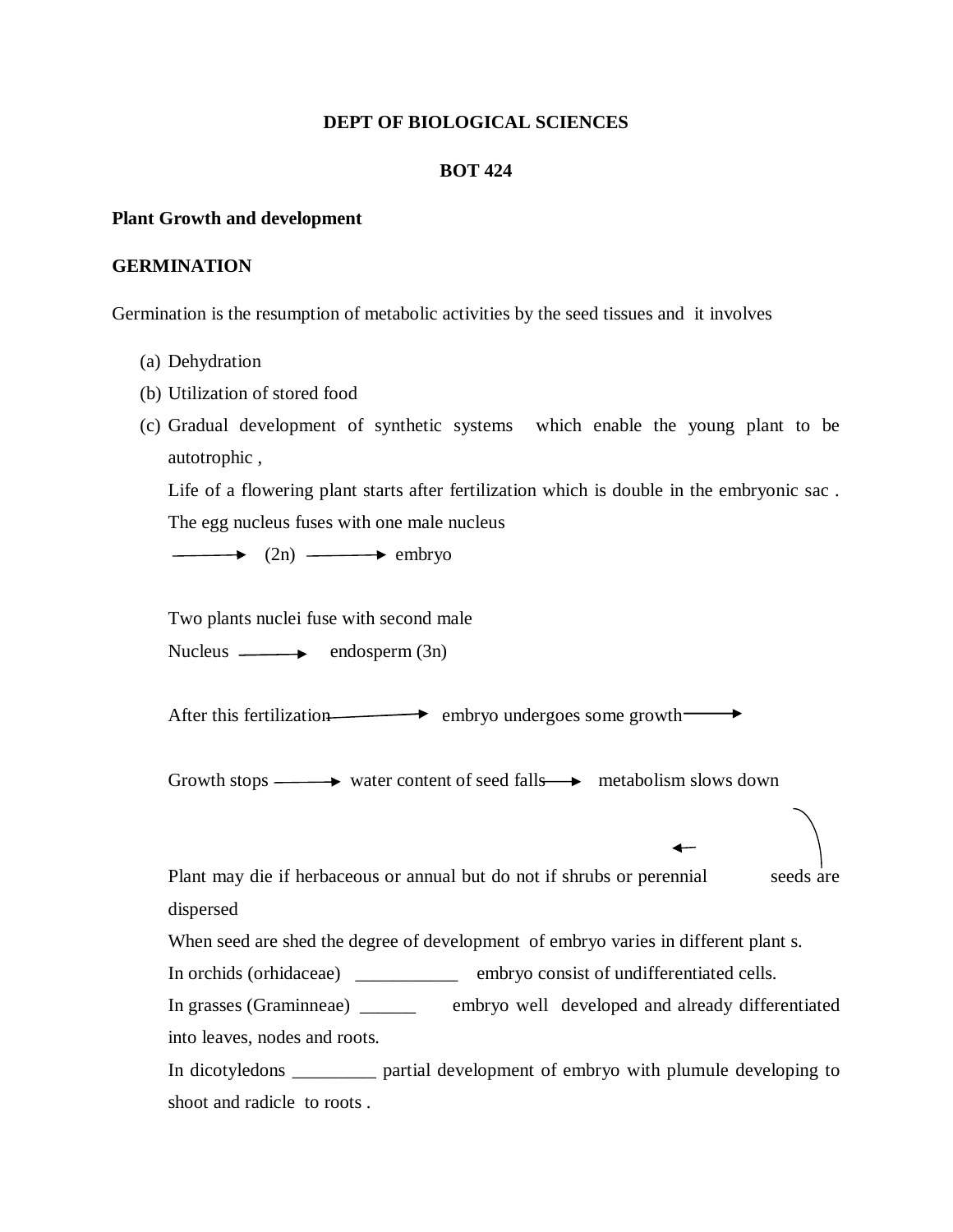The mature seed when released from the parent plants contains the embryo in a metabolically inactive dormant state.

#### **Stored food of seeds**

Seeds contains stored (reserved) food and this makes up to 85-90% dry weight of seed . In dicots the food is stored in rhe cotyledons while in monocots it is stored in endosperm s

In small lettuice seeds ( Lactuca sativa ), stored food support s the growth for several days when seed is grown in dark .

In fairly big peas and beans, stored food lasts for several (2) weeks. In coconut, (cocus nucifera) , halve of the stored food is utilized in 15 months of the dark growth. Stored food of seed contains lipids. Proteins, carbohydrate s, nucleic acids, amino acids, vitamins, coenzymes and minerals

Chlorophyll is absent in seeds. The stored food is present as insoluble compounds. Like starch stored as starch grains ( Amyloplasts ) ,Hemicelluloses present in all cell wall (date nut) lipids deposited as droplets of various sizes . Protein s deposited as protein bodies ( aleurone grains ).

Some seeds do contain unusual amino acids which are not constituent of proteins . eg pyrazol-1 yl-alanine – found in seed of some members of the cucurbitaceae and give s 26% protein content eg canavanine found in the legume seed of canavalia ensiformis .

These amino acid s are called non- protein amino acids or free amino acid are toxic to animal and seeds containing them are avoided by insects and other seed – eating animals .

#### **Metabolic rate**

Extremely low metabolic rate found in un geminated seeds and this is due to low water content of 5-10% fresh water basis while plant tissue having high metabolic rate have 70-90% water content.

Moreover, the water in seed is bound water firmly bounded to colloids , inaccessible to hydrolytic reaction , unfreezable and under high vacuum.Because of this cells in dry seed are not round but shrunken and angular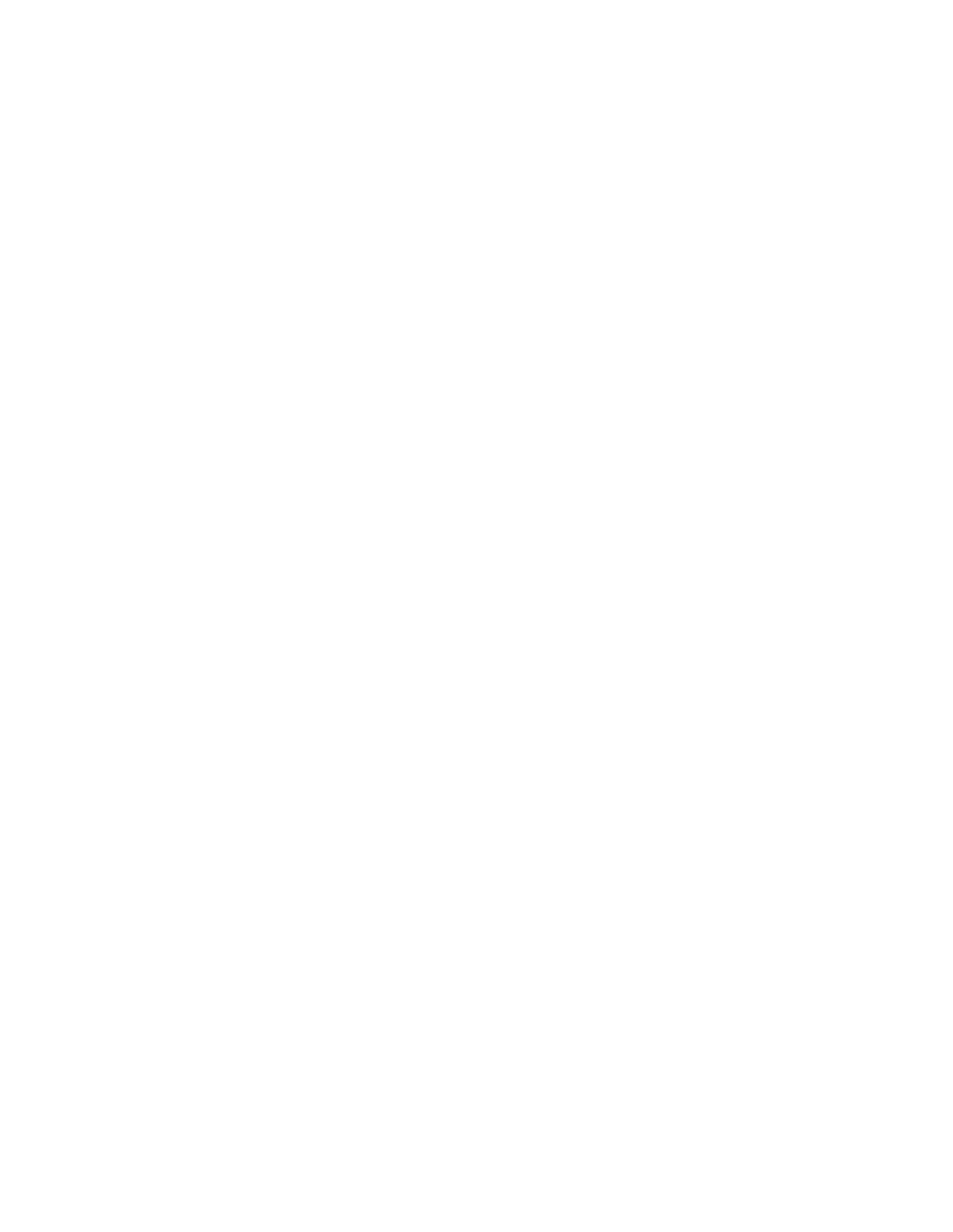

Round Angular

# **PHASES OF GERMINATION**

- (a) Hydration phase.
- (b) Active phase of metabolism

# **Hydration of germination**

The first process that occurs in germination is water uptake by imbibition and osmosis imbibition is dominant in the initial phase of water uptake. As the water content rises , imbibition force decreases and osmotic forces become more important and determine the final water content through the micropylar pore (Hilium) and the testa .

With the entrance of water, seed increases in size and testa gets ruptured.

Water intake is faster in the embryo tissue than in the storage tissue .

The dehydration continues until 50-60% water content (fresh water basis ) is achieved by the size and shape they had before the drying out which occurred during ripening of the seed.

As the seed becomes hydrated , metabolic activities are started with the help of enzymes , coenzymes and substrate present in the seed .For example in wheat (Triticunvulgare ) proteinases ,transaminases and glutamic decarboxylase are activated at 15% water content while respiratory dehydrogenases start functioning at 25% water content

## **Active phase of metabolism**

It occurs when water content is above 25%

Development follows a differentiation course in two functional region of the seed.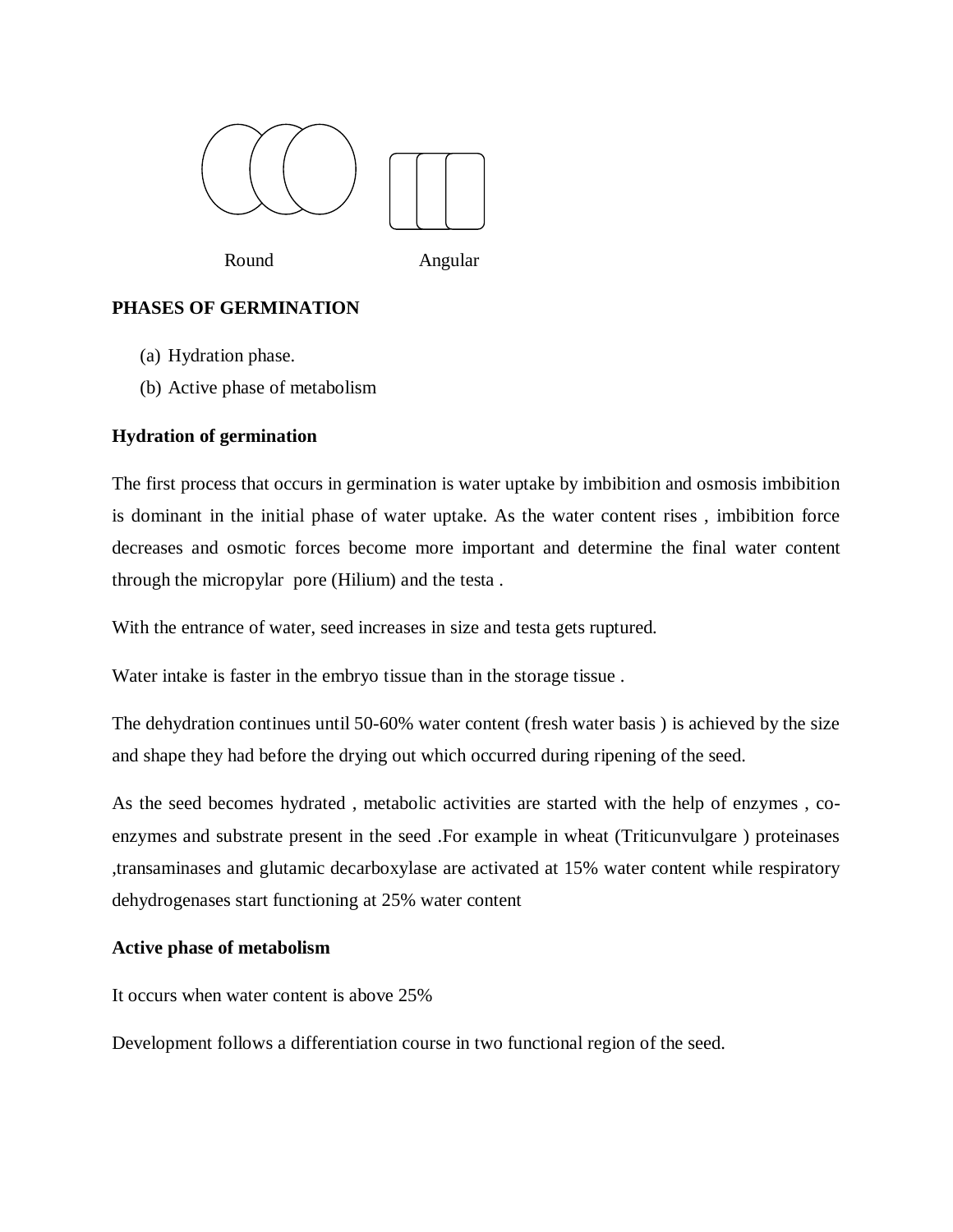(a) In the embryo – cells begin to elongate and divide growth is visible in the radicle before the plumule (emergence of radicle is normally taken as sign for germination.

Germination could be

- Epigeal- if cotyledons are taken above the ground.
- Hypogeal if cotyledon are left below the ground
- (b) In the storage tissue, there is hydrolysis of the stored food and the resulting soluble products are translocated to the growing embryo. Thus no cell division in the storage tissue.

## Mobilization of food reserves

## Hydrolysis of stored food is carried out by hydrolytic enzymes (Table below)

| Stored food      | Enzymes                  | Product of hydrolysis                |
|------------------|--------------------------|--------------------------------------|
| <b>Starch</b>    | $\alpha$ and B           | maltose, glucose                     |
|                  | Amylase                  | glucose                              |
|                  | Maltose                  |                                      |
|                  | Phosphorylase            | glucose-i-phosphate                  |
| Hemicellulose    | cytases                  | hexoses, pentoses                    |
| Lipid            | lipases                  | fatty acids $\alpha$ glycerol        |
| Protein          | proteinases<br>proteases | amino acids, peptides<br>amino acids |
|                  | Peptidases               |                                      |
| Ribonucleic acid | Ribonucleases            | Ribonucleotides                      |
| Cellulose        | cellulase                | cellobiose                           |
|                  | Cellobiase               | glucose                              |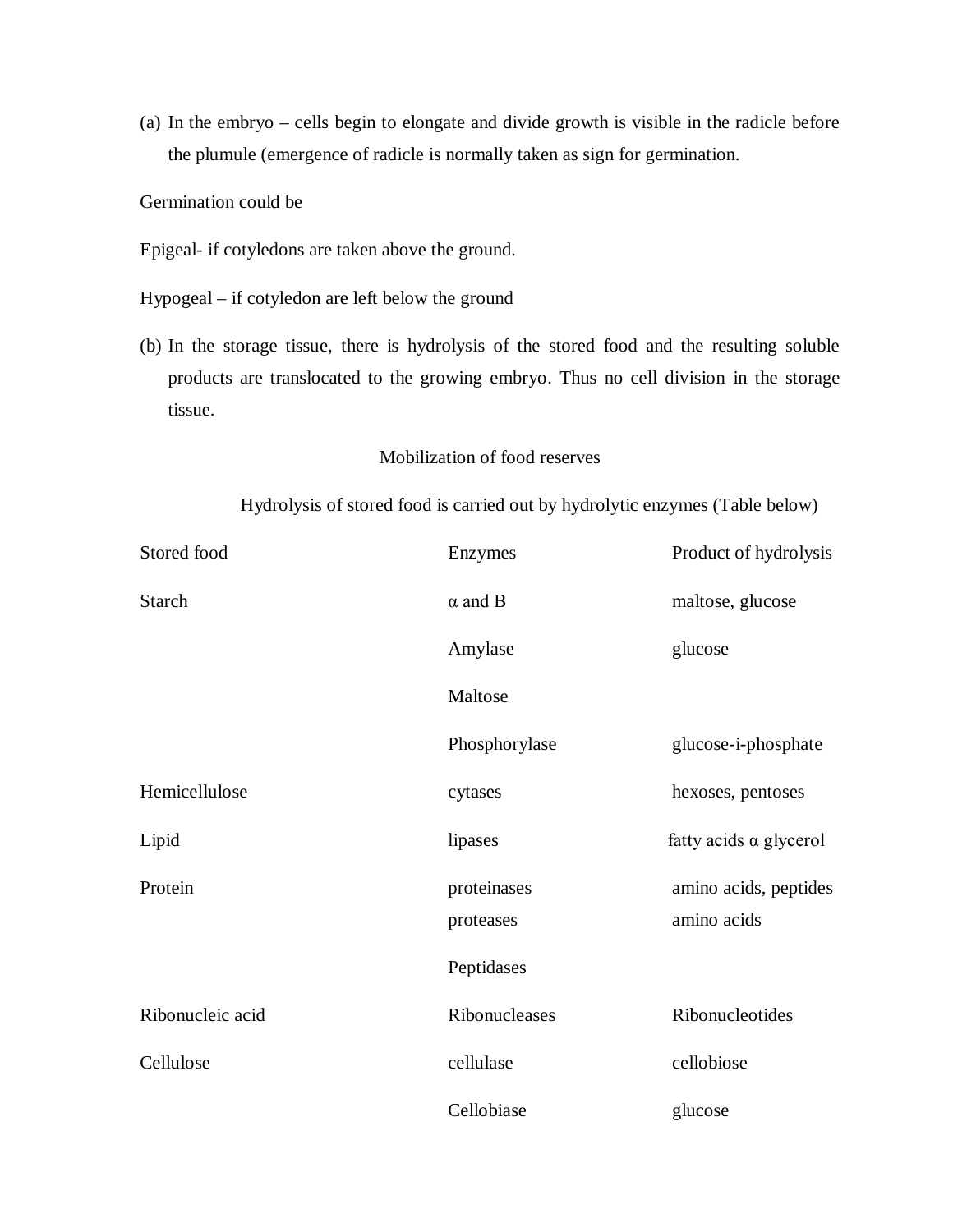All the enzymes are non – specific except proteinases eg. Proteinase preparation from cabbage (Brassia) seed is in active towards the ptoeins from the seed of beans.

Enzymes activity in a seed come about either by release of an enzymes present in an in active form or by enzymes synthesis

Insoluble food reserves hydrolytic soluble substances

# Enzymes

In maize soluble substances rise from 2% to 25% of dry weight, after five days of germination. As their reserves are exhausted, storage cells collapse.

## Utilization of food reserves for seedling growth

Soluble products from hydrolysis are utilized by the growing plant. Most of the lipids are converted to glucose (the useful form for the developed plant), by glyoxylate cycle. Eg

| Days germinated | Lipid | Weight per 100 | seedlings(g)     |
|-----------------|-------|----------------|------------------|
|                 |       | Carbohydrate   | total dry weight |
|                 | 26.2  | 1.51           | 37.64            |
| 4               | 25.0  | 5.10           | 45.1             |
| 6               | 10.8  | 18.2           | 45.1             |
| 8               | 5.4   | 23.3           | 43.9             |
| 11              | 1.78  | 17.7           | 38.4             |

There is also interconversion of amino acid e.g in barley, glutamic acid and proline are converted into aspartic acid, alanine and glycocine (by transaminations).

As endosperm proteins fall, embryo proteins rise. As soon as growth begins in the embryonic regions, synthesis of RNA and DNA commences there from non – nucleic material.

The growing regions of the seedling exert a control over the activity of the storage tissues. Using pea seedlings, increases in enzymes activity in the cotyledons fails to take place if the embryo is excised.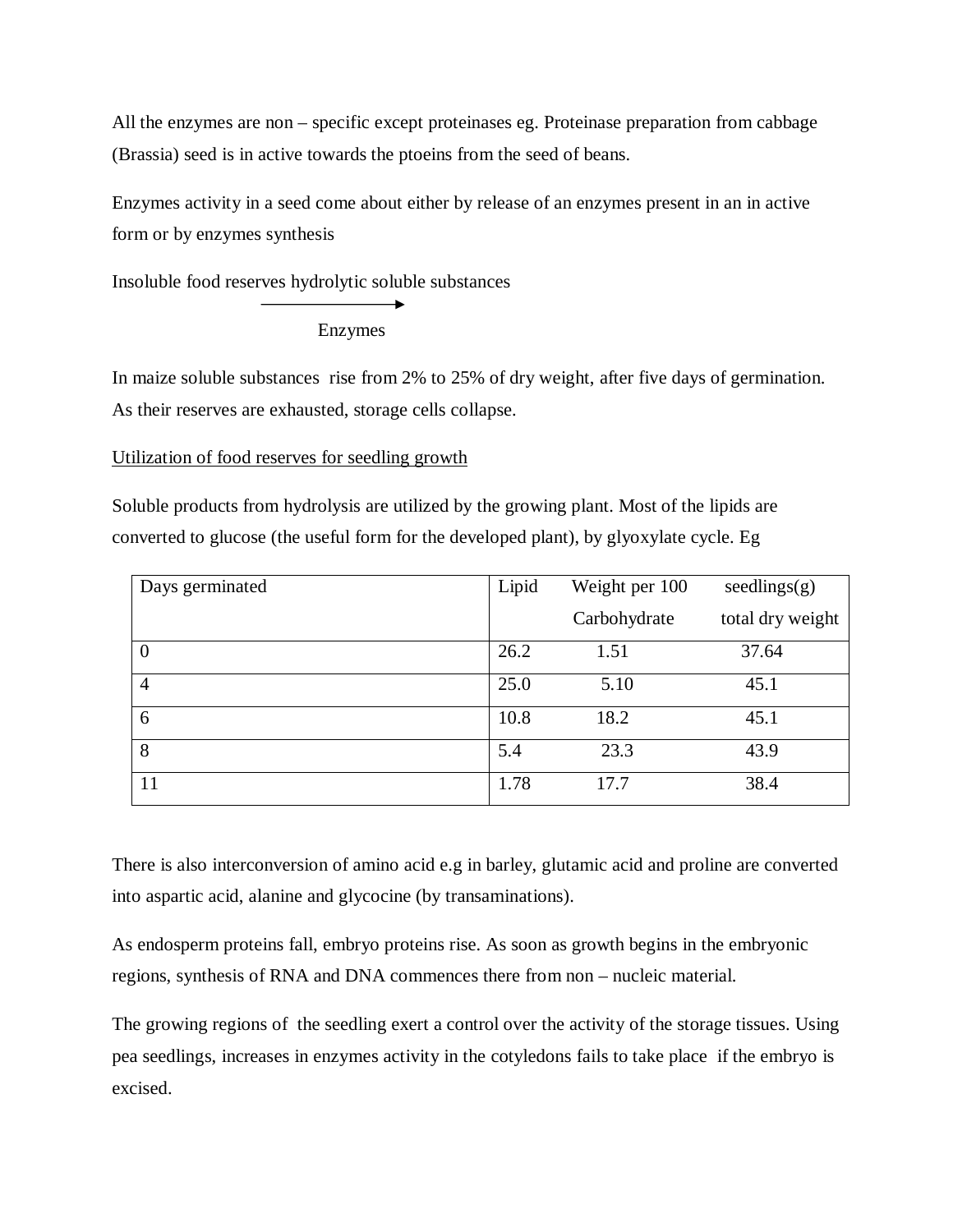Growing plumule contains a regulator gibberillin which promotes synthesis if enzymes in the cotyledons.

In the cotyledon of cucuirta maxima, synthesis of proteolytics enzymes is promoted by cytokinous.

### Respiration during germination

They intense metabolism of the germinating seed is accompanied by high rates of respiration in both the embryonic and storage tissues in active respiratory enzymes are activated once a critical water content is passed (15%). After the initial hydration is completed (Ca  $50\%$  H<sub>2</sub>0 content), the respiration rate remains fairly constant.

#### Physiology of dormancy

Defined as a state in which viable seeds, or buds fail to germinate under optimum conditions of moisture, temperature and oxygen. Dormancy is accompanied by low metabolism, low water content and zero growth during which the seed is very hardy and can withstand cold and drought. Ceasation if growth that occurs in response to unfavourable external conditions such as low temp lack of water is called quiescence or enforced dormancy.

#### Advantages of Dormancy

- (a) Enables some seeds and buds to remain viable for some time under harsh environmental conditions like some seeds being able to withstand the dry and cold seasons.
- (b) Prevents wastage of seeds as in the cereals by preventing germination immediately after the harvest of the seeds. The seeds can germinate after been stored in a dry place for months.

## Types of dormancy

- (a) Seed coat dormancy obtains when seed coat is hard and
	- (i) Impermeable to water e.g. in leguminous like flamboyant, parkia.
	- (ii) Impermeable to gases e.g. xanthium
	- (iii) Physically prevents embryo expansion e.g. Amaranthus.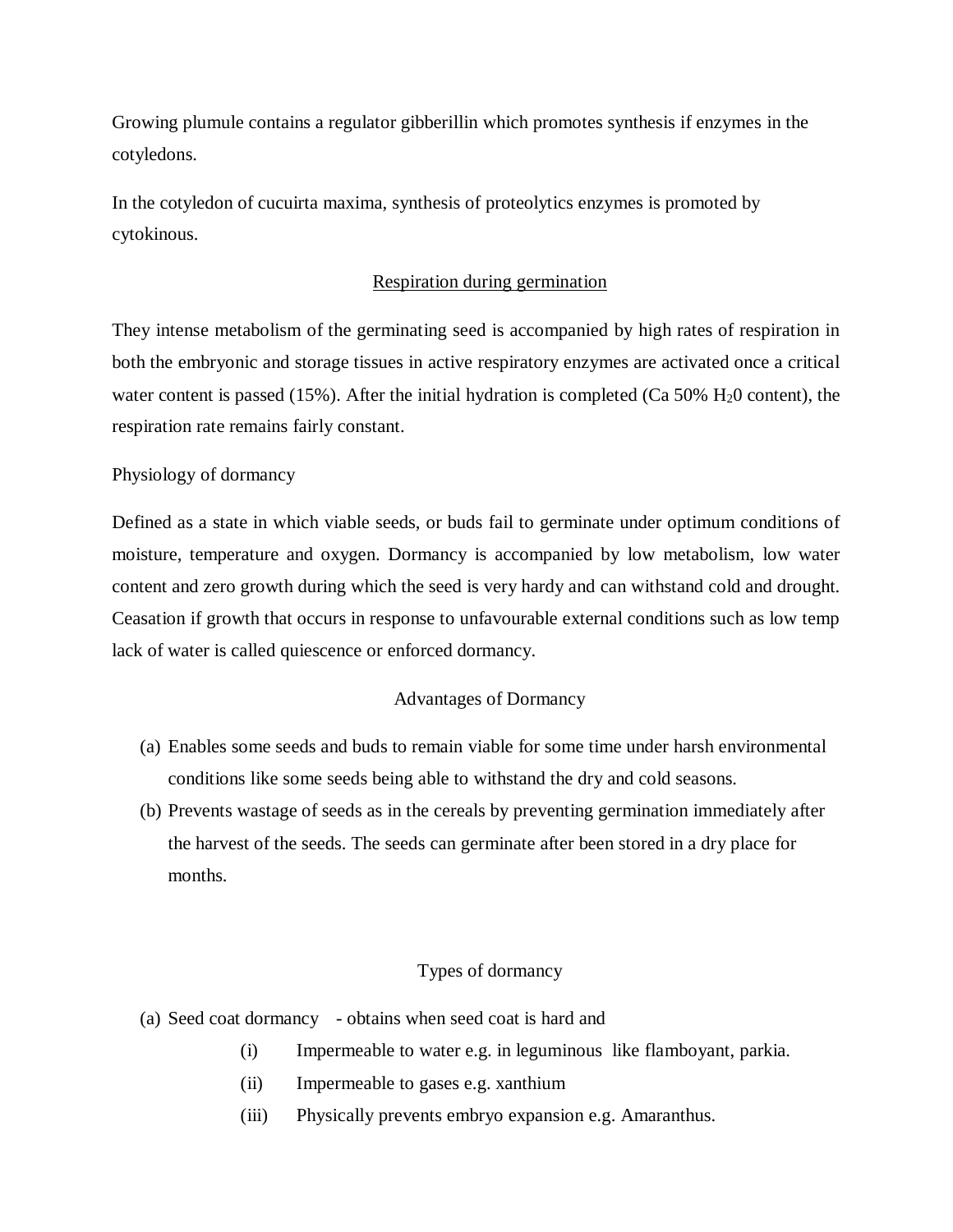- (b) After ripening dormancy Occurs when plants produce seeds which do not germinate immediately under favourable optimum conditions butt do so after a period of dry storage. Examples are cereals like wheat, maize, rice, sorghum millet, barley, oat.
- (c) Immature embryo dormancy Obtains when the embryo of the seed is partially mature when fruits are shed. Fully mature embryo has to be attained before germination could be obtained. E.g. Ricinus.
- (d) Inhibitors presence dormancy If inhibitors are present in seeds at  $5 10$ ppm, dormancy result e.g. in Milicia excelsia, Francinus Excelsus, Absicisic acid, ammonia, parasorbic acid, dehydracetic acid.
- (e) Promoters absence dormancy If promoters are lacking in seeds, dormancy results. Examples of promoters are Gibberilins, cytokinins, auxins and ethylene. No example yet.
- (f) External factor requirement dormancy
	- (i) Light requirement some seeds need exposure to red light or white light before they will germinate e.g. letuce seed (Lactuca sativa) pepper grass seed (Lepidium virginicum) Xanthium pennsylvancium, Rumex cripsus L. Rumex obtusifolius
	- (ii) Cold requirement some seeds need a period of pre chilling  $(0 15^0C)$  with adequate aeration for weeks before germination is obtained. e.g. Brassica juncea; Poa pratensis; lettuce seed where low temp  $(15^0C)$  can substitute for red light promotion of germination.

Methods of Breaking Seeds Dormancy

The method depends on the dormancy type in question.

- (a) Scarification method Refers to any treatment that renders the seed coat permeable to water and/or oxygen or weakens the seed coat so that embryo expansion is possible. Divisible into
	- (i) Mechanical scarification Treatments which crack or scratch or weakens seed coat like shaking the seeds with sand; filling the seeds with sand – paper; cutting the seed – coat with a knife; breaking the seed – coat with a pressure of 500 – 2000 Atmospheres; heating the seeds in boiling water or in the oven and applying radiations like infra – red,  $X - ray$ , on the seeds.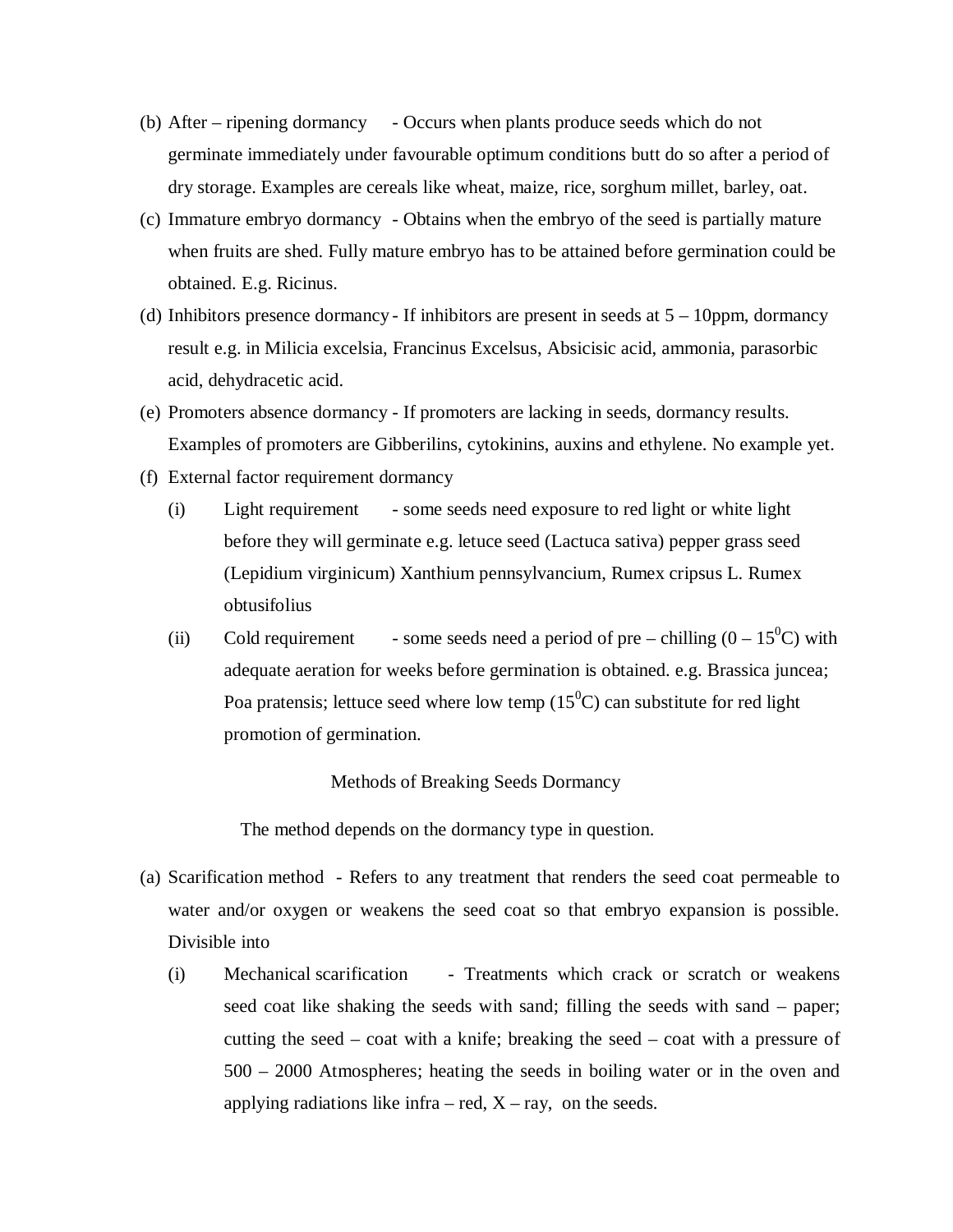- (ii) Chemical scarification Treatments which dissolve or weaken the seed coat. Achieved by dipping seeds into strong acids e.g.  $H<sub>2</sub>$ s04; organic solvents e.g. acetones alcohol; using enzymes like hemicellulase and pectinase, soaking in water, salt and hormones solutions.
- (b) Drying of seed Employs for seeds having after ripening dormancy. The seed are either stored in a dry place or are placed in heaters to reduce the seed water content.
- (c) Allowing embryo to mature Seeds with immature embryos are left in an environment favourable to germination until when the embryo is fully mature.
- (d) Light treatment This is by exposing wet seeds to red light (climax 660nm) for 10 hours at  $25^0C$ .
- (e) Cold treatment this is by exposing seeds to low temperatures  $(0 15^0C)$  for weeks under an aerated condition (pre – chilling treatment).
- (f) Solvent treatment this is by leaching out growth inhibitors from dormant seeds that contained them using solvents most especially water. E.g  $H_2O$  leaching of dormant seeds of chlorophora excelsia which contains ABA cause dormancy breakage.
- (g) Application of growth promotions  $-1 5$ ppm of cytokinin + gibberellin; auxin + gibberellin; ethylene + gibberellin will induce germination in dormant seeds for example letuce seeds.

Khan (1971) indicated how the presence of growth inhibitors (ABA, coumarih) and growth promoters (gibberellin, cytokinins) could cause a seed to germinate or be dormant.

| Situation      | Gibberellins | Cytokinin | Inhibitor                | Result      |
|----------------|--------------|-----------|--------------------------|-------------|
|                | $+$          | $^{+}$    | $+$                      | Germination |
| $\overline{2}$ | $+$          | $^{+}$    |                          | Germination |
| 3              | $+$          |           | $\overline{\phantom{0}}$ | Germination |
| $\overline{4}$ | $^{+}$       |           | $^{+}$                   | Dormancy    |
| 5              |              |           |                          | Dormancy    |
| 6              |              |           | $+$                      | Dormancy    |
| 7              |              | $^{+}$    | $+$                      | Dormancy    |
| 8              |              | $^{+}$    |                          | Dormancy    |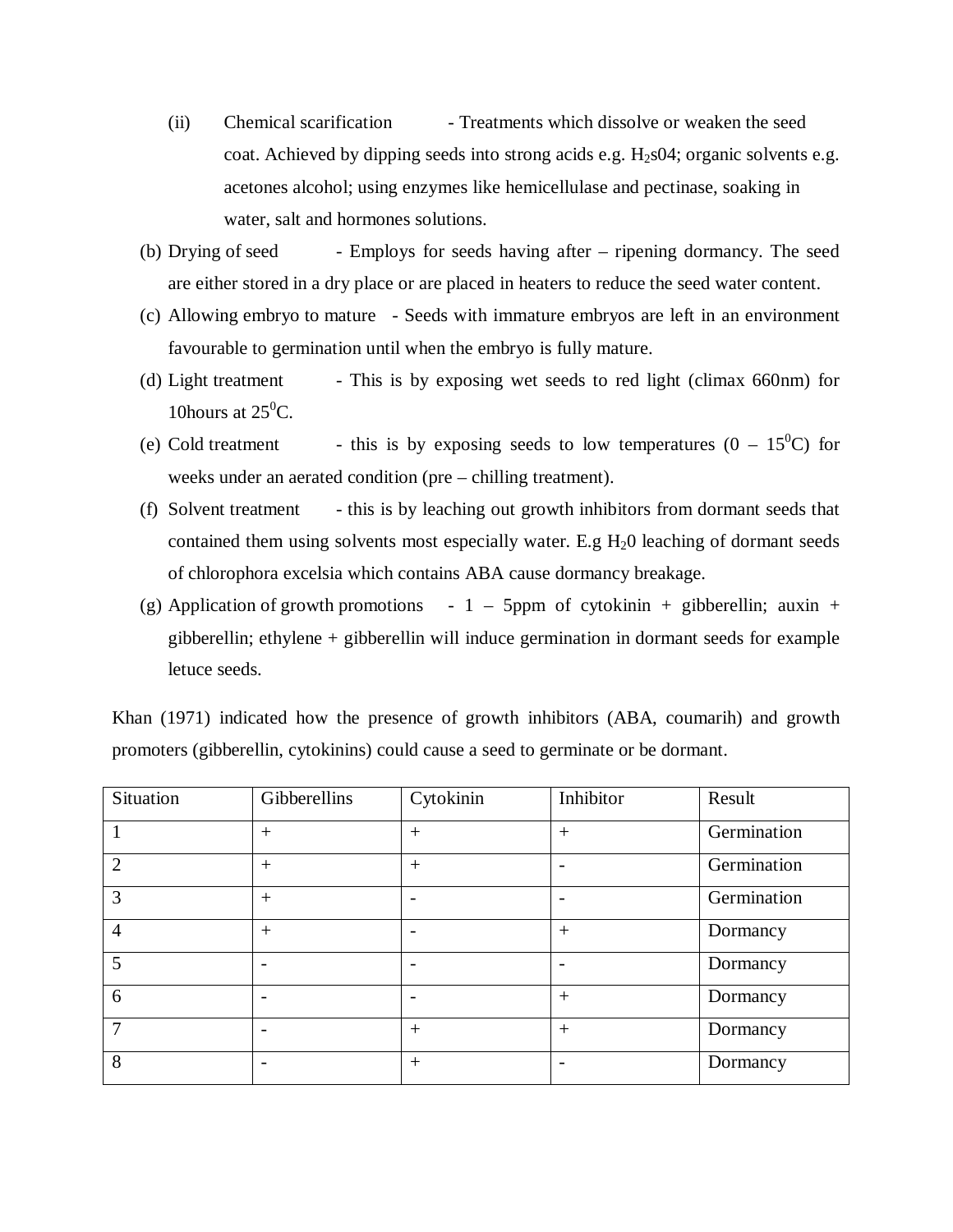$+=$  physiologically effective level  $-$  = physiology ineffective level.

#### **THE PHYSIOLOGY OF SENESCENCE AND ABSCISSION**

#### **Senescence**

Senescence is the process of decomposing changes which are natural causes of death. Similar to the ageing process and measured as a loss of chlorophyll or protein.

Ageing is gradual accumulation of physiological changes with time; which increases susceptibility to death but are not lethal in themselves.

Aging–gradual changes in time, some of which may be decomposing changes and increases susceptibility to death.

Senescence – decomposing changes that cause death.

#### **TYPES OF SENESCENCE**

Senescence may be from single cells to the whole organism. While plant is growing there is continuous loss of older organs (particularly leaves) and production of new organs. Leaf senescence is thus the most conspicuous of plant senescence.

- Whole organisms senescence: Senescence of whole plants shown by monocarpic plants- plants that undergo a single flowering/fruiting phase followed by sudden death e.g. annuals and some biennial and perennial e.g. bamboo (polycarpic plants eventually die after many times of flowers and fruit productions) flowers/fruit removal prevents or delays this senescence type.
- Organ senescence: organ senescence is followed by abscission of the affected organ. Leaves, cotyledons, flower parts and fruits are affected .Some organs may senesce without abscission (e.g. leaves of grasses).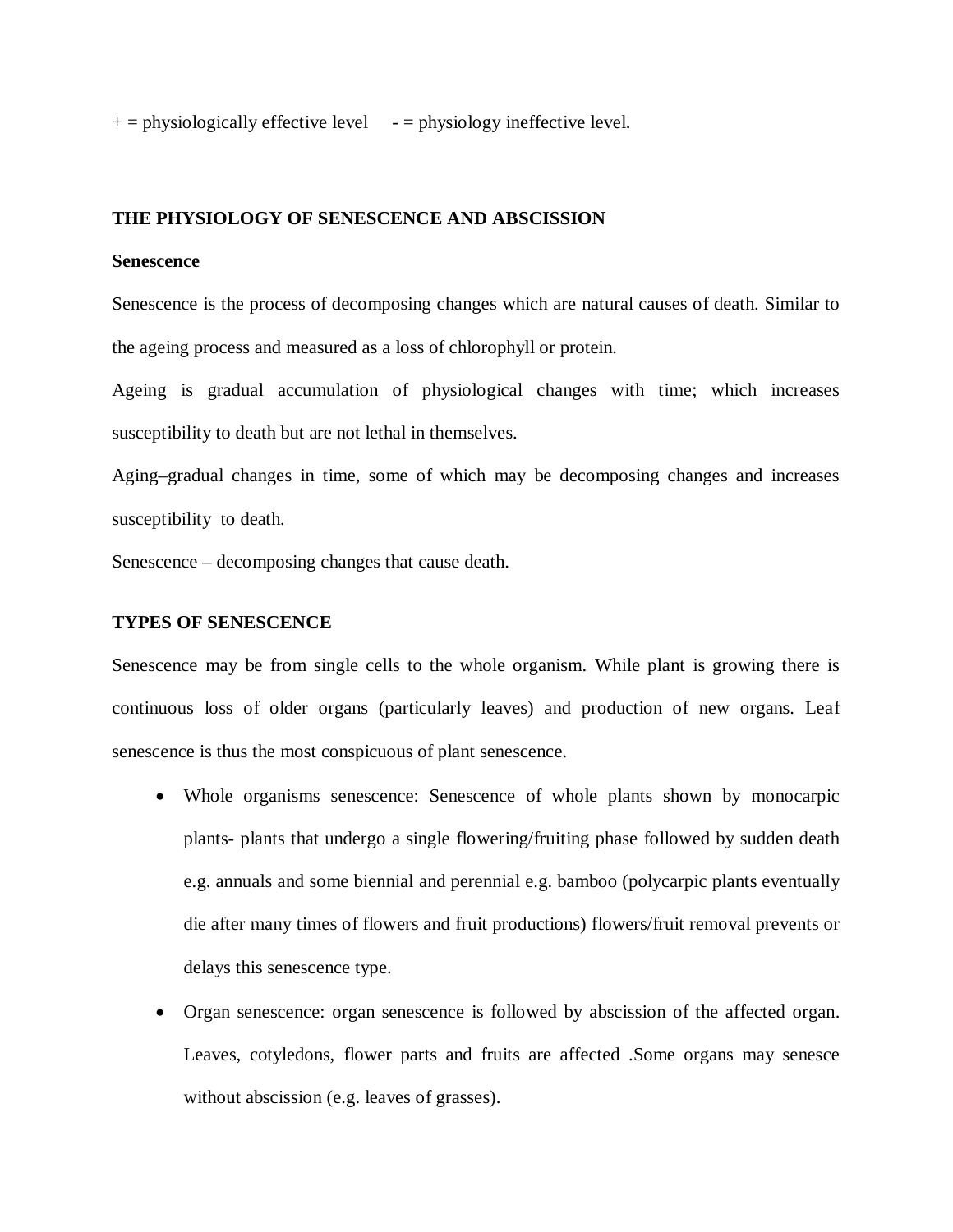- Deciduous senescence- all the leaves undergo senescence at the same time.
- Top senescence where the above ground (soil) part of plant die leaving a rhizome, bulb etc to produce new shoot.
- Local senescence a single or small number of organs senesce independently (for example where adverse conditions of the basal leaves as new ones are formed at the apex.

Organ senescence is generally accompanied by a massive exodus of nutrients, but this does not occur in ripening fruits.

## **Correlations**

Leaf senescence is promoted by actively growing regional such as stem apices or fruit. Fertilization causes flower parts to senesce (e.g. petals) and at the same time preserve others (e.g. carpels).

# **PHYSIOLOGICAL CHANGES IN SENESCENCE TISSUES**

- Chlorophyll content decreases, also photosynthesis and yellowing of the leaves results.
- Chloroplast lamellae collapse
- Loss of protein (protein and RNA decrease)
- Respiratory rate remains fairly high until relatively late in senescence and then decrease, (decrease in activity of mitochondria)
- Increased amino acids from protein breakdown and are used for respiration.
- Increase activity amino acid metabolizing enzymes
- Lysosome equivalents in plant cells which contain acidic hydrolytic enzymes go into operation digesting the cells (autolysis).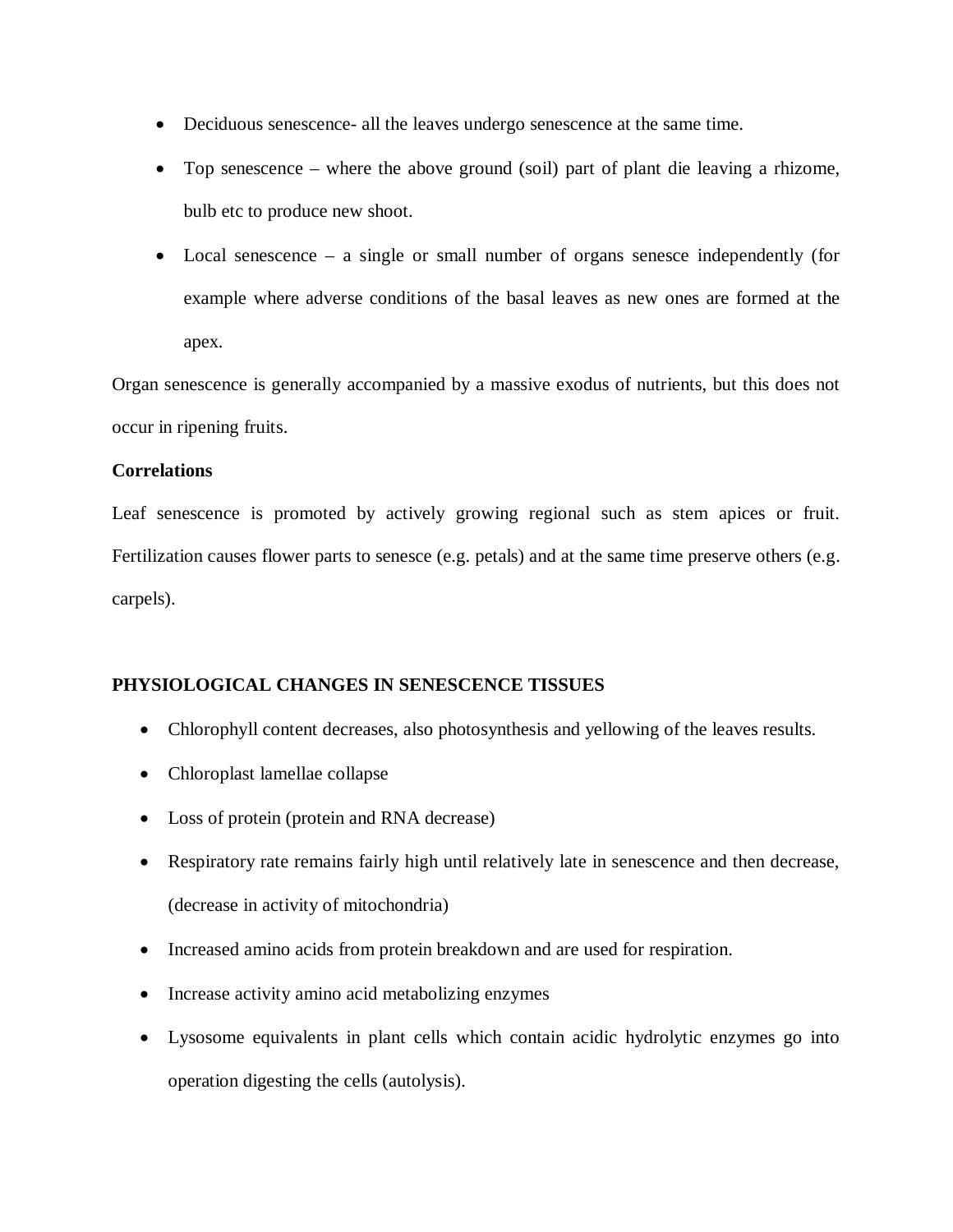The tonoplast breaks down releasing the vacuolar content and a change in permeability of plasmalemma with anthocyanous and other pigments being released.

## **NUTRIENT DISTRIBUTION IN RELATION TO SENESCENCE**

- Movement of photosynthate: Young actively growing leaves are net importers of carbon crops but when they are about to be fully developed they become net exporters. The mature leaves export photosynthates to young leaves, growing roots and developing flowers and fruits. In fruit development the mobilizing centre for photosynthates shifts away from the root, stem, apex and young leaves to developing fruit roots/apice developments lessened with fruit development to reduced mineral uptake.
- Movement of mineral: minerals mobile ones (N, P, K, Mg, Fe, Ca) migrate out of senescing organs before they are shed. In general minerals move from the roots, leaves and stems to inflorescences and seeds

## **Mechanisms for Nutrient Distribution**

• Source – sinks  $\text{echanisms}$  – young growing tissues are the sinks and mature ageing tissues the sources (due to high demand of the growing tissues) evidence – if senescing cotyledons and leaves are detached, their senescence is delayed.

**N.B**: Detachment of normal young leaves accelerates senescence.

- $\bullet$  By direct transport BUT a no of observation are against the source sink hypothesis.
	- $\triangleright$  Folial applications of minerals do not prevent senescence of some plants.
	- $\triangleright$  Baspetal movement of sugars and nitrogen continues in leaves detached from the original sinks of some plants.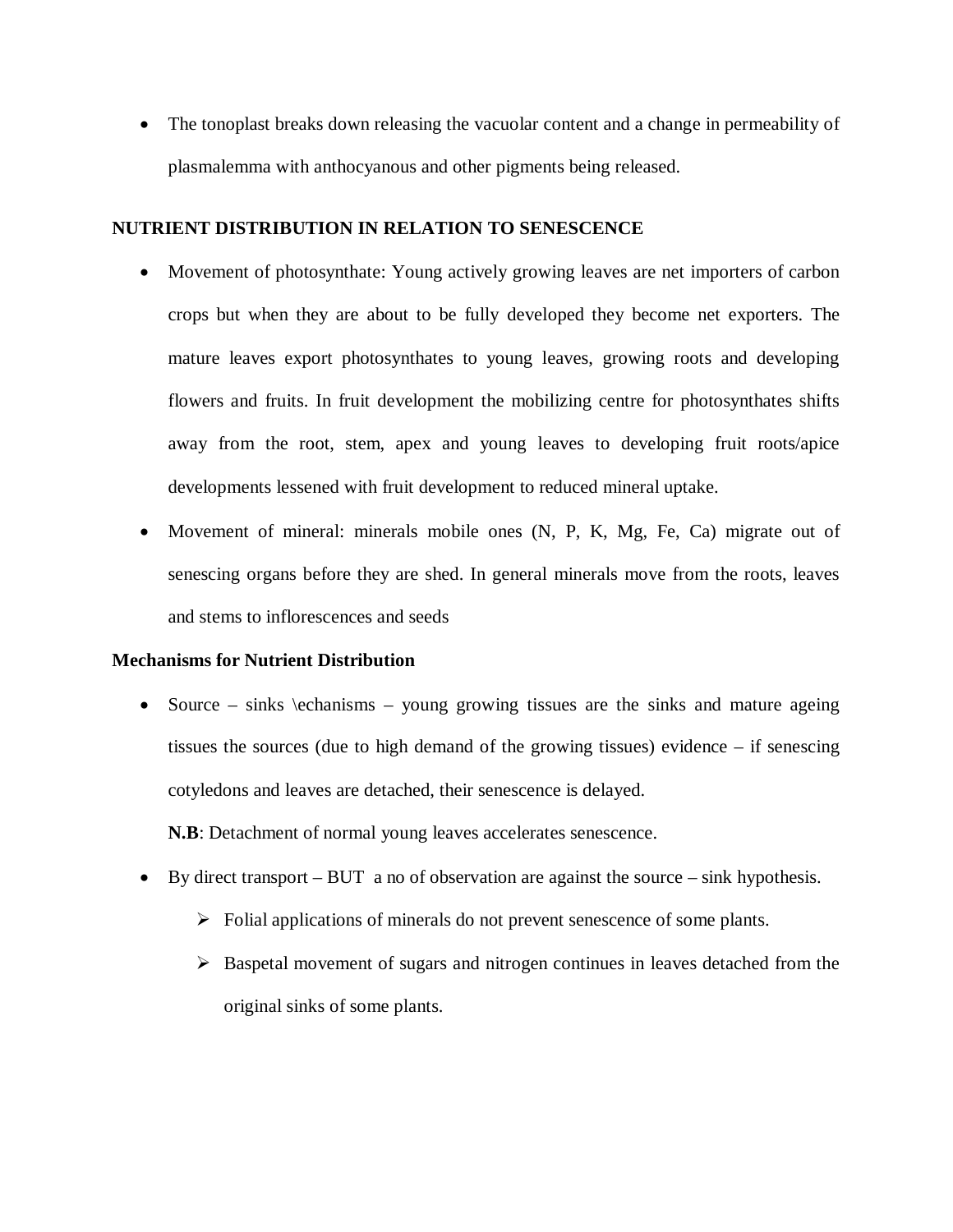$\triangleright$  Certain hormone treatments can direct movement independent of sinks e.g. kinetin application on a leaf directs the movement of a non-protein amino acid and aminobutyric acid towards the leaf.

### **CONTROL OF SENESCENCE**

- **a. Physical:** removal of fruits and flowers
- **b. Chemical:** using cytokinin on the organs because . Cytokinin prevents chlorosis and can restore greenness to yellow leaves and cause the organ to be sink.
	- $\triangleright$  Using gibberellins and auxins (synthetic ones)
	- Using calcium, potassium salts chelating agent (EDTA), ascorbic acid, coumarin, protein synthesis inhibitors- actinomycin D, sucrose, promoters of senescence are ABA and ethylene, serine, cysteine, glygiene, alanine and 2,4-D.

## **ABSCISSION**

This is the separation between cells or organs leaf, stem, and flower and fruit abscission.

**Advantage** removal of leaves which become inefficient through aging and for fruit facilitates distribution of seeds, adaptations to harsh environmental factors e.g. shedding of leaves as adaptation to desiccation or winter

## **CAUSES OF ABSCISSION**

As the leaves become senescence they produce an abscission-stimulating substance instead of the inhibitor.

Growing apex, enlarging leaves or ripening fruits promote abscission.

Likewise environmental factors like short photoperiods, water stress (desiccation), heat stress and nutrient deficiency.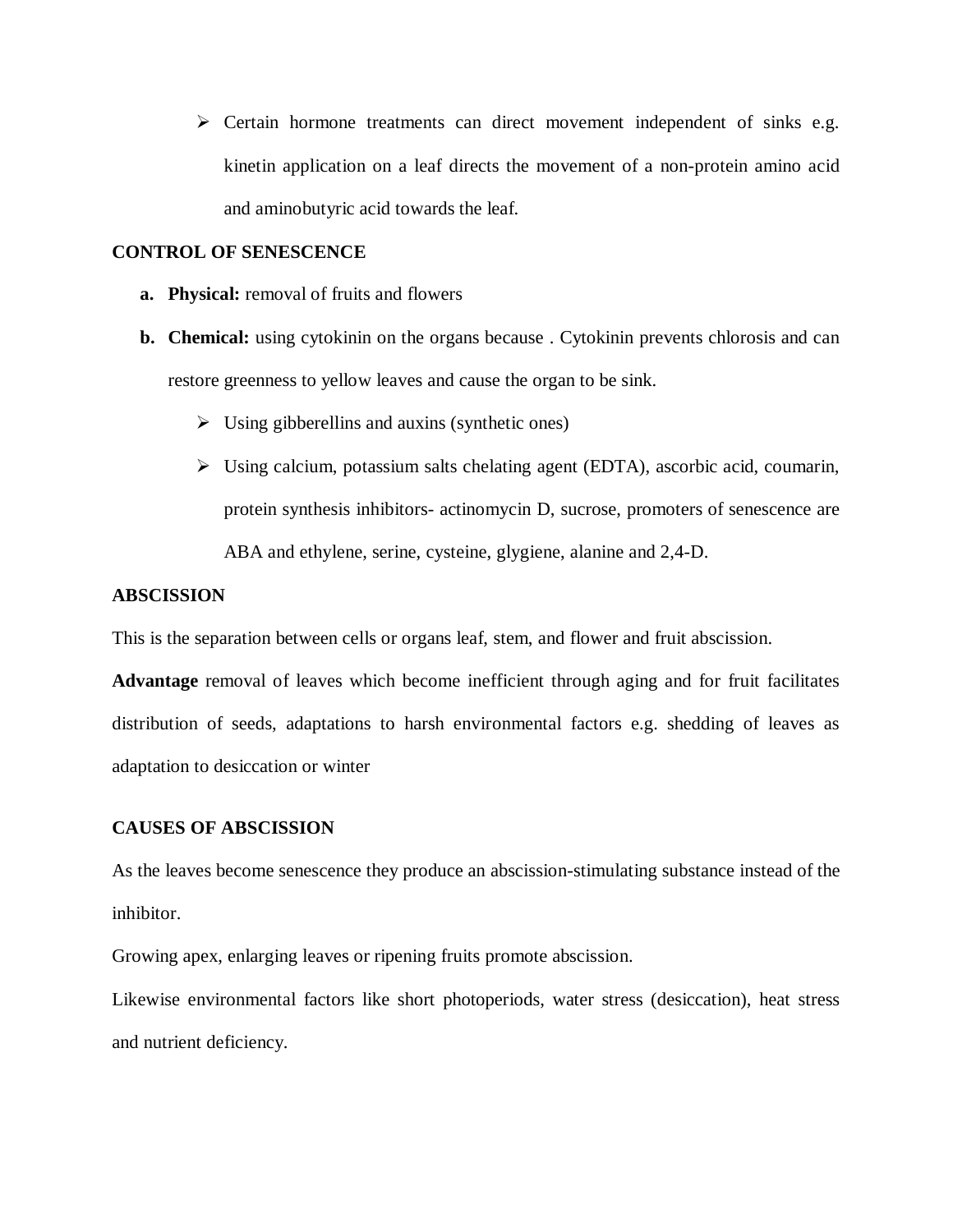### **CONTROL OF ABSCISSION**

a) Using auxins – inhibits abscission at higher consent, but promotes at lower concentration

#### N.B ethylene and ABA promote abscission

- b) Using gibberellins and cytokinins
- c) Using calcium salts which inhibit abscission.

## **SEPARATION PROCESSES IN ABSCISSION**

Separation in abscission is by one or more of the followings

- a. A weakening of the cementing ability of the middle lamella in cells at the separation zone
- b. A softening of the entire wall of cells at the separation zone.
- c. Cytolysis of the entire cells in the separation zone
- d. Cellulases and hemicellulases activities are stimulated
- e. Development of a suberized protective layer on the layer of cells left exposed by the abscission.

In many experiments: I.A.A applied to petiole stumps , leaf and flower retarded abscission while

I.A.A application to the adjacent stem tissues has speeded it up.

#### **GROWTH HORMONES**

Living organisms are capable of taking simple molecular substances to build them into complex substances (process known as anabolism).

The complex substances formed cause an increase in the living material and later growth.

This is under the control of certain substances known as phytohormomes

In unicellular plants, growth is by division into two or more individuals.

In multicellular plants growth is limited to the meristems.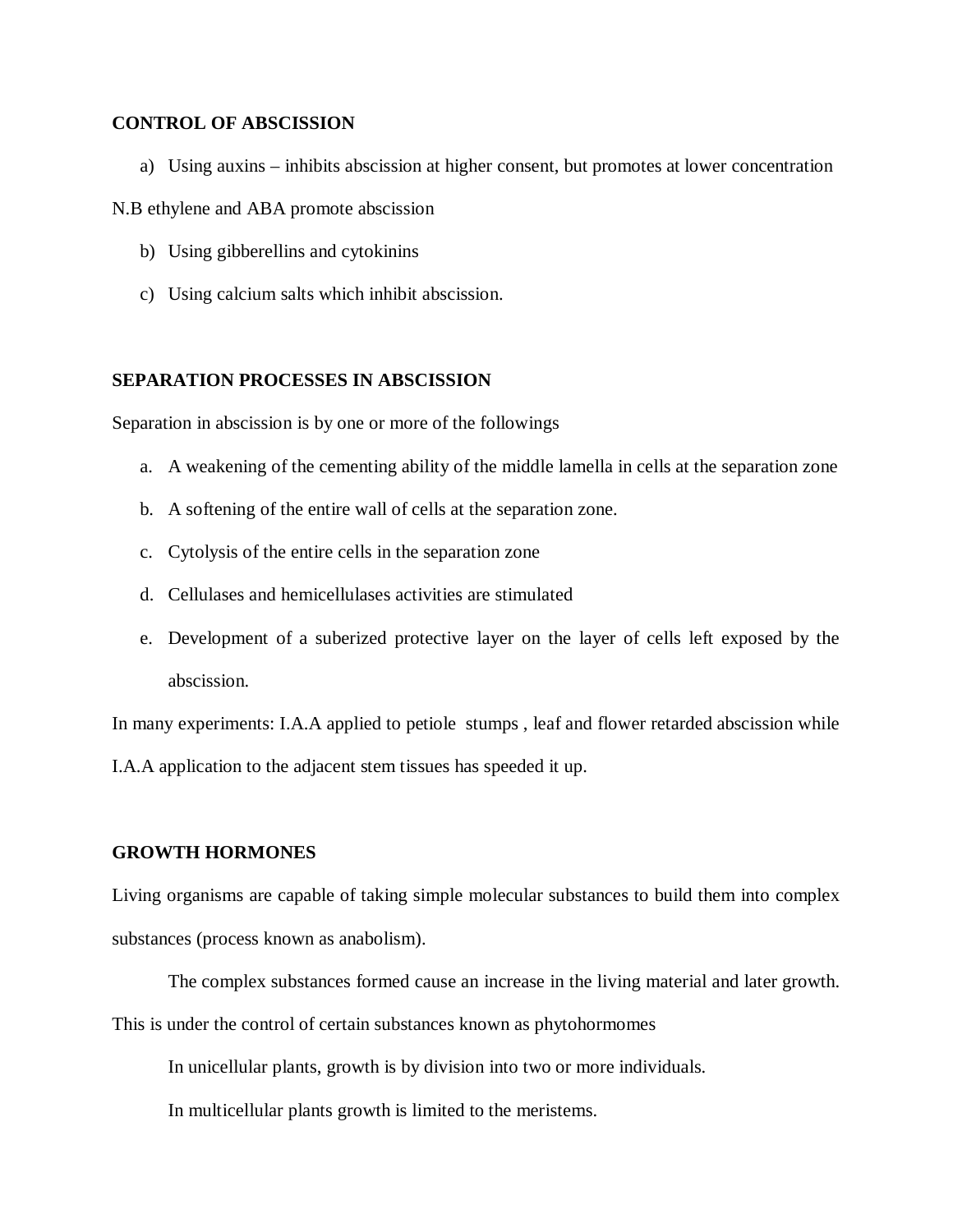## **TYPES OF MERISTEMS**

a. Apical meristem – found in root/shoot tips



b. Intercalary meristem – found in between tissues e.g. at the base of the leaf or at the base of the node.



c. Lateral meristem – found on the sides e.g. cambium of the stem

Plant growth is a complex process which is regulated by plant growth substances called plant hormones or phytohormones or growth regulators

| Animal hormones    | Plant hormones |                     |
|--------------------|----------------|---------------------|
| Secreted by glands |                | Secreted by tissues |

# **CLASSIFICATION OF PHYTOHORMONES**



- (a) Growth promoters
- (b) Gibberellins
- (c) Cytokinins
- (d) Ethylene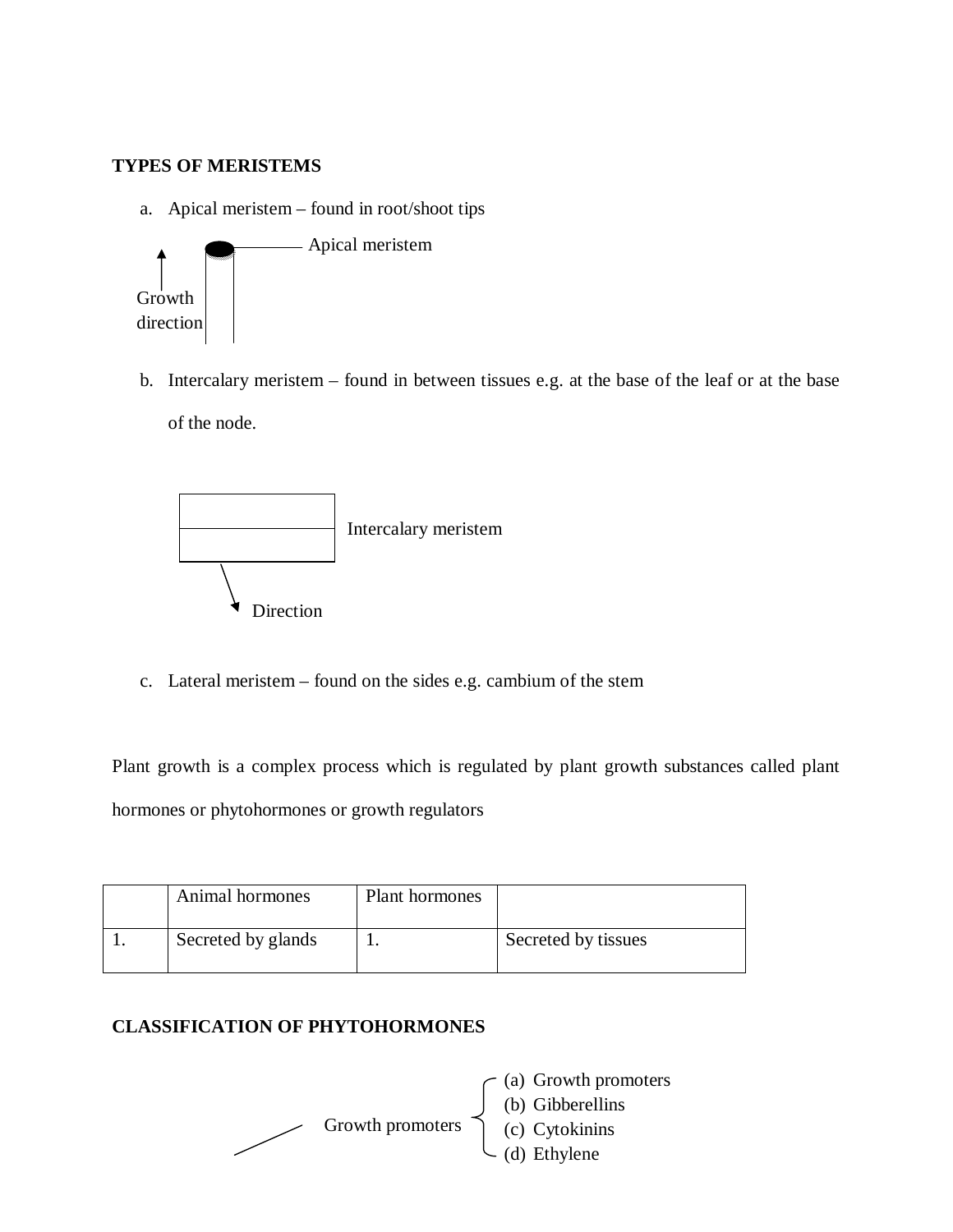

## **AUXINS**

Are substances chemically and/or biologically related to I.A.A (indole-3-acetic acid). Natural auxins are indole compounds of which I.A.A is the most important. Other natural auxins are indole ethanol (Iethanol), indoleacetonitrile (IAN) and Indolepyruvic acid. (IPA).

Site of production fo natural auxins is the stem apical tip while site of activity is the cell. Natural auxins occur as

- a. Free and diffusible auxinss
- b. Bound auxins

# **TRANSPORT OF AUXINS**

- a. Diffusion
- b. Electropotential
- c. Cell metabolism i.e. through the phloem

# **PHYSIOLOGICAL EFFECTS**

Cell elongation

# I.A.A

Cell elongation by auxin is due to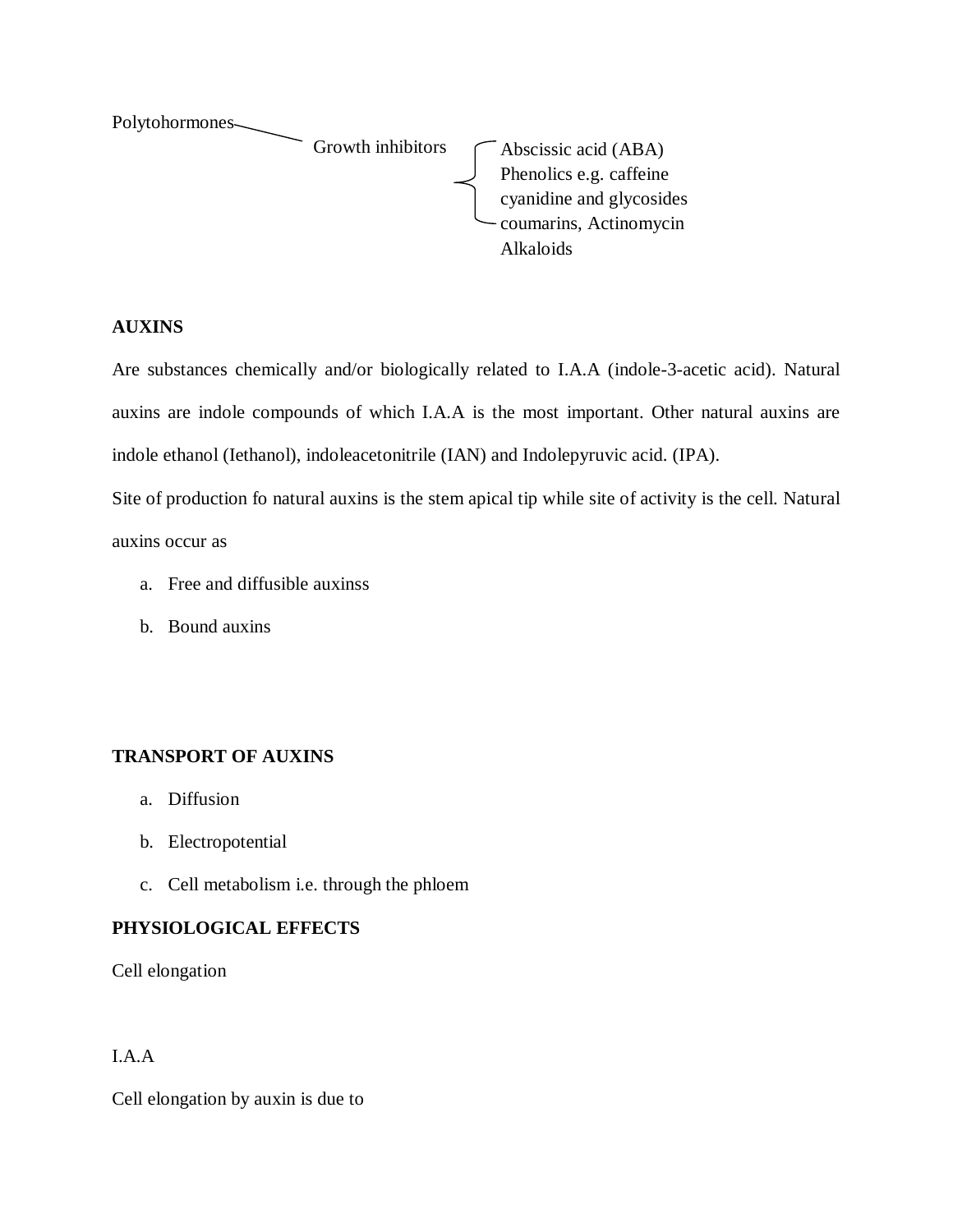- 1. Increase in osmotic potential of the cell
- 2. Increase in permeability of the cell wall to water
- 3. Reduction in wall pressure
- 4. Inducing cell wall plasticity and extension.

Apical dominance by auxin due to

- 1. Stimulationsof a metabolic centre in the shoot apices which acts as sink for metabolites.
- 2. Inhibitors are produced in the apices are transported to auxiliary buds where growth is inhibited

Phototropism by auxin is because plant Synthetic auxins are man-made auxins and examples

- $2,4$  dichlorophenoxy acetic acid  $(2,4 D)$
- Indole -3 butyric acid (IBA)
- Naphthalene acetic acid (NAA)
- Indole 3- propionic acid C1,  $-3 PA$ )
- Phenylacetic acid (PhA)
- 2-Naphthoxy acetic acid (NoA)

Phenoxyacetic acid (PAC)

- 2,3,6 Trichlorobenzoic acid (2,3,6 –T)
- $2,4,5$  Trichlorophenoxy acetic acid  $(2,4,5 T)$

## **PHYSIOLOGICAL EFFECTS OF AUXINS**

- a) Cell enlargement
- b) Rooting of twig
- c) Permeability of the cell membrane
- d) Maturation of fruits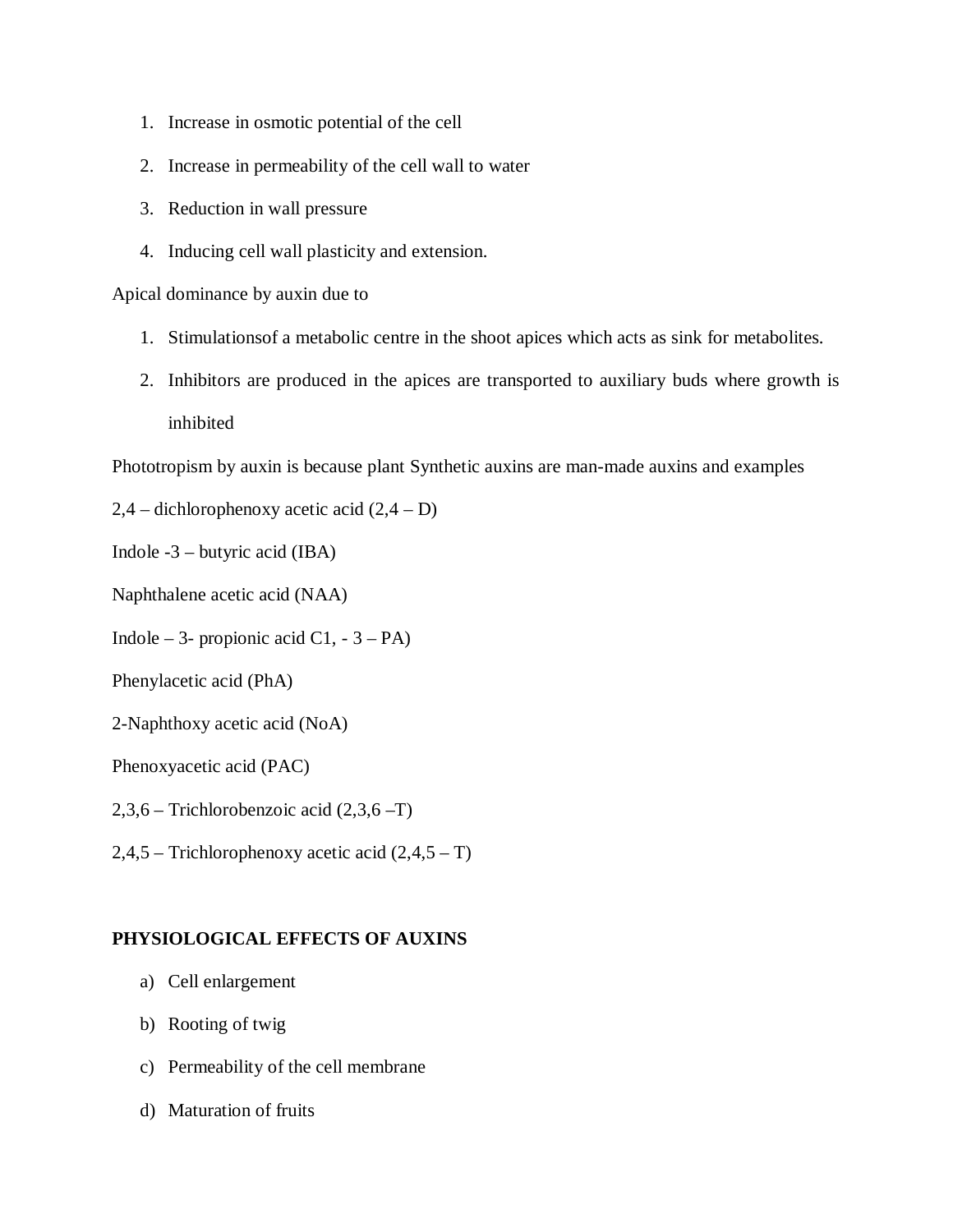- e) Inhibition of abscission and fruit fall
- f) Apical dominance
- g) Geotropism and phototropism
- h) Parthenocarpy
- i) Herbicides (synthetic ones only) also are antitranspirant plants
- j) Bending towards a unilateral light is caused by cells elongatating on the shaded side at a much greater rate than cells on illuminated side because of higher concentration of I.A.A. on the shaded side.

## **k) GIBBERELLINS**

- l) More than 60 have been isolated are numbered as GA1 to GA60
- m)  $GA_1 = C_{19}H_{24}O_6$ ;  $GA_2 = C_{19}H_{26}O_6$ ;  $GA_3$  Gibberellic acid most commonly found in plant
- n)  $GA_4 = C_{19}H_{24}O_5$ ;  $GA_5 = C_{19}H_{22}O_5$ ;  $GA_9 = C_{19}H_{24}O_4$
- $_{\text{o}}$  GA<sub>7</sub> = C<sub>19</sub>H<sub>22</sub>O<sub>5</sub>; GA<sub>8</sub> = C<sub>19</sub>H<sub>24</sub>O<sub>7</sub>; GA<sub>9</sub> = C<sub>19</sub>H<sub>24</sub>O<sub>4</sub>
- **p**)  $GA_{10} = C_{19}H_{26}O_5$ ;  $GA_{11} = C_{19}H_{22}O_5$ ;  $GA_{12} = C_{20}H_{28}O_4$

Transport is through the phloem up to GA60

## **Physiological Effects**

- a) Cell elongation
- b) Parthenocarpy
- c) Promote cambial activity
- d) Induce new RNA and protein synthesis
- e) Inhibiting leaf senescence
- f) Overcoming genetic dwarfism when gibberellins are applied on a short mutant, it becomes taller so as to be like normal one.
- g) Induce flowering
- h) Mobilization of stored carbohydrates during germination
- i) Breaking of dormant seeds and buds in dormancy
- j) Could alter sex expression e.g. female plant changes to male plant in cucumber papaya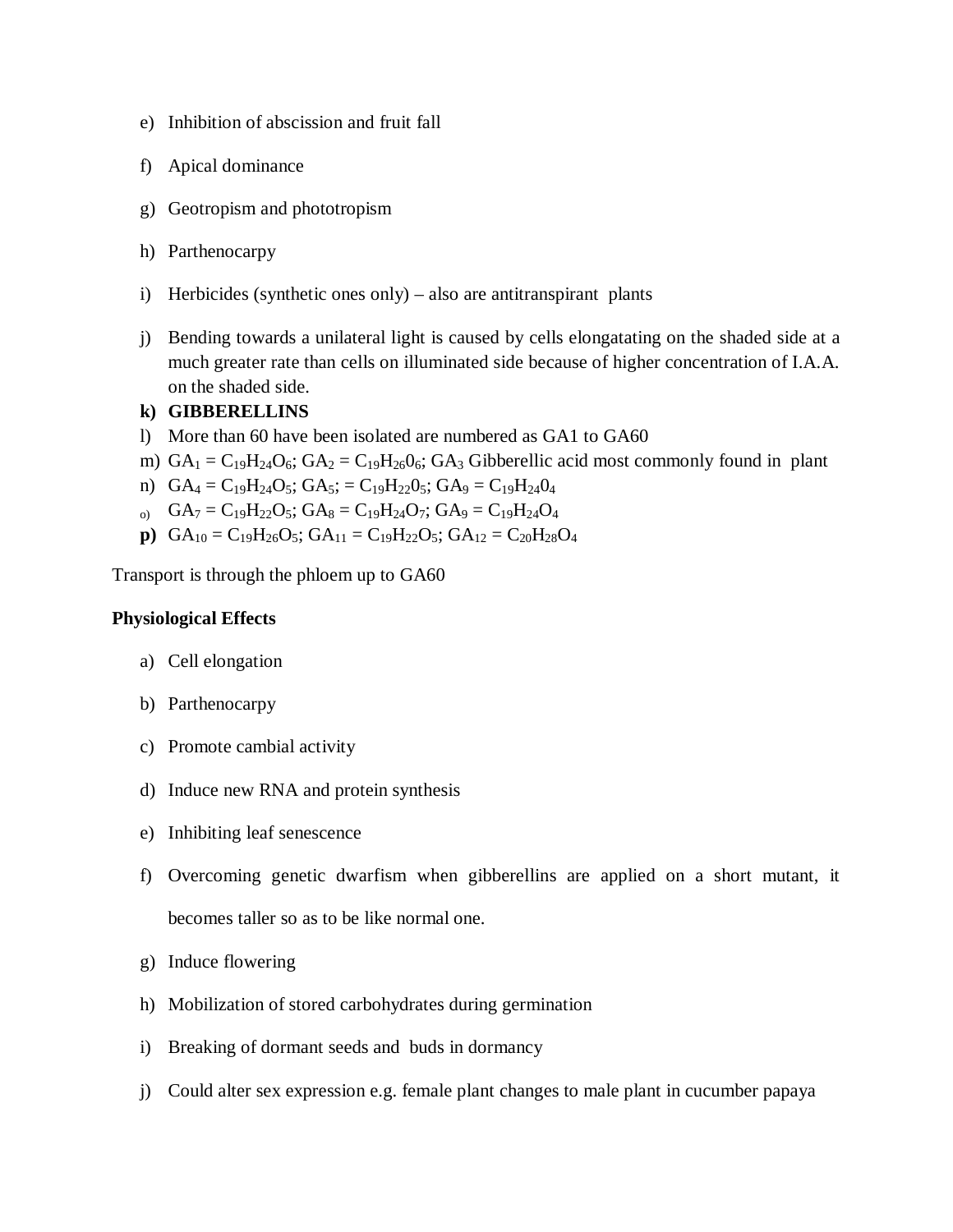k) Could substitute for low temp and long day condition in flowering

### **CYTOKININS**

Named after compounds with kinetin like action. They are degradation products of DNA and RNA and they promote cell division in conjunction with auxins coconut milk contains cytokinins.

Natural occurring cytokinins are transported from the root to the leaves

Zeatin (from maize) ribosylzeatin (from maize)

6- methylamino purine (from microbes RNA

#### **Synthetic cytokinins**

Kinetin C6- furfurylamuopunney from maize 2,  $\iota$ -pC<sub>2</sub> Bepentenyladewney from microbes

6, BAP C6- Benzy lamminopunney DNA

Physiological effects

- i. Cell division with auxish e.g. in tissue cuture
- ii. Root initiation and growth
- iii. Breaking of dormant seeds and buds e.g lettuce seed
- iv. Inhibition of leaf senescence
- v. Parthenocarpy
- vi. Stimulation of  $H<sub>2</sub>0$  loss by transpiration
- vii. Promotion of bud formation in leaf

Coconut milk has been shown to contain cytokinin like substances **ABSCISIC ACID (ABA)**

Growth inhibitor. Act opposite to auxins, gibberellins and cytokinins e.g. inhibition of lettuce seed germination, promotion of abscission and senescences other inhibitors are phenolics like glycosides, alkaloids,